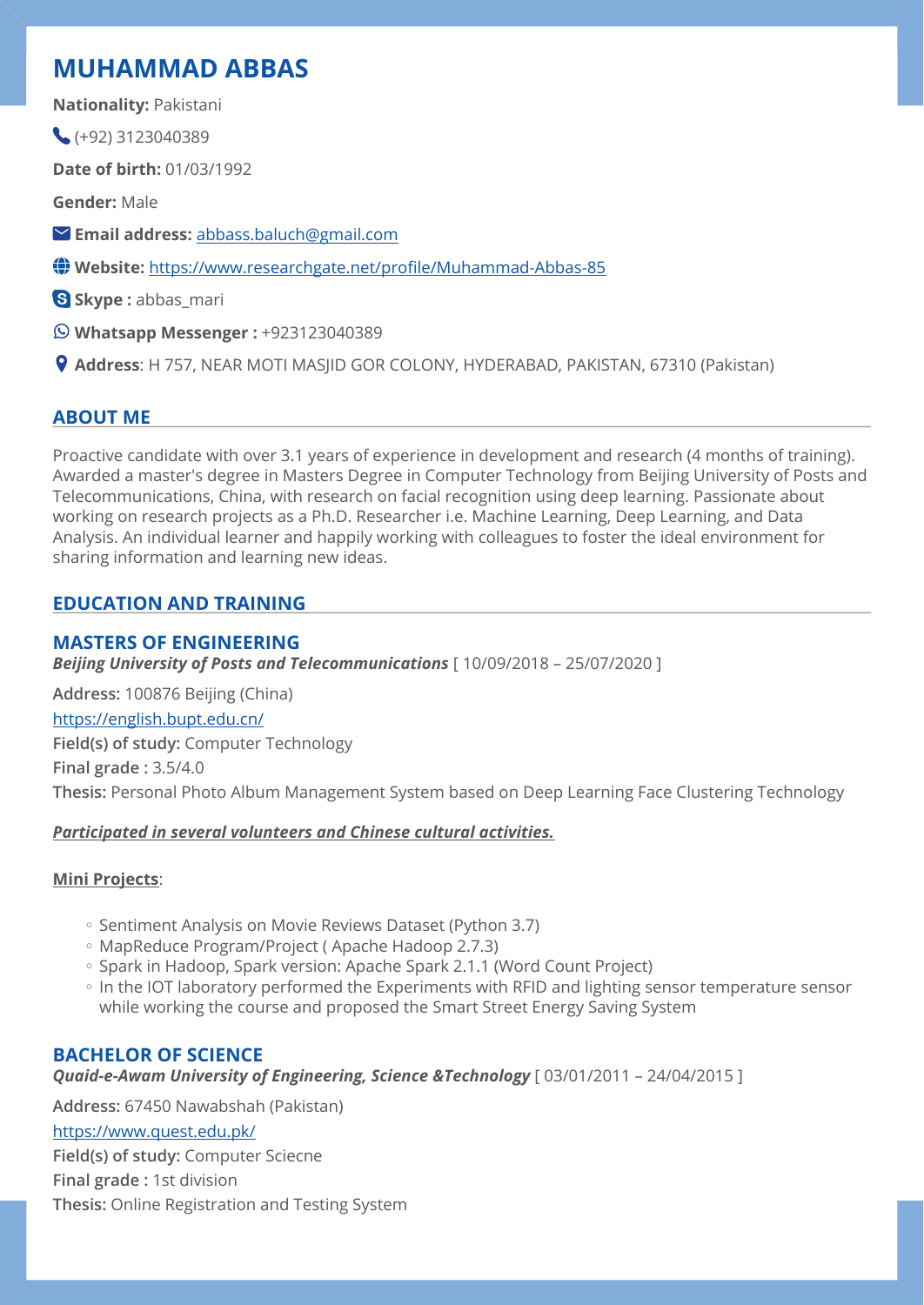### **Research Interest**

*Machine Learning, Deep Learning, Face Recognition, and Data Analysis & Data Science.*

### **Awarded President Scholarship for Masters Program**

*Beijing University of Posts and Telecommunications 2018* [ 10/09/2018 – 25/07/2020 ]

**Address:** (China)

Fully Funded Two-Year Master's Degree Program Based on the President's Scholarship (China), 2018-2020.

### **Certificate Awarded in the Presentation**

*Competition b/w Universities (MUET and QUEST) in the Computer Science department. (2014).*

### **Publications (National & International Journals)**

*Machine Learning, Deep Learning, Data Analysis, and Sentimental Analysis.*

- **Abbas M**, Memon KA, Jamali AA, Memon S, Ahmed A. Multinomial Naive Bayes classification model for sentiment analysis. International Journal of Computer Science and Network Security. 2019 Mar; 19(3):62.
- Abbas M, Memon KA, Ajebesone EF, Usaid M, Bhutto ZA. An Improved Weighted Base Classification for Optimum Weighted Nearest Neighbor Classifiers. EAI Endorsed Transactions on Scalable Information Systems. 2020; 7 (27). doi: 10.4108/eai.13-7-2018.163339.
- Ali B, Mahmood T, **Abbas M**, Hussain M, Ullah H, Sarker A, Khan A. LEACH Robust Routing Approach Applying Machine Learning. International Journal of Computer Science and Network Security. 2019 Jun;19(6):18-26.
- Memon S, Soothar KK, Memon KA, Magsi AH, Laghari AA, **Abbas M**, Memon Ain N. The Design of Wireless Portable Electrocardiograph Monitoring System Based on ZigBee. EAI Endorsed Transactions on Scalable Information Systems. 2020; 7 (28). doi: 10.4108/eai.13-7-2018.164558.
- Memon Ain N, Memon KA, **Abbas, M**., Hussaini NN, Zulifqar AB, Soothar KK. A Visualization Based Analysis on Dynamic Bandwidth Allocation Algorithms for Optical Networks. EAI Endorsed Transactions on Scalable Information Systems., 2020; 7 (28). DOI: 10.4108/eai.13-7-2018.164665.
- Bhutto ZA, Hakro DN, Memon M, Memon Ain N, Memon KA, **Abbas M**, Hameed M, "Battery life Checking by Applying Pearls Message Passing", Sindh University Research Journal (Science Series) Vol. 52 (02) 191-198 (2020).
- Uqaili JA, Memon S, Hafiz MB, Dehraj D, Javed M, Hussain M, **Abbas M**, "Implementation of scalable and energy efficient WSN platform for IoT applications", Indian Journal of Science and Technology, VOL. 13, No. 36, pp. 3725-3737, OCT, 2020. doi: 10.17485/IJST/v13i36.1263.